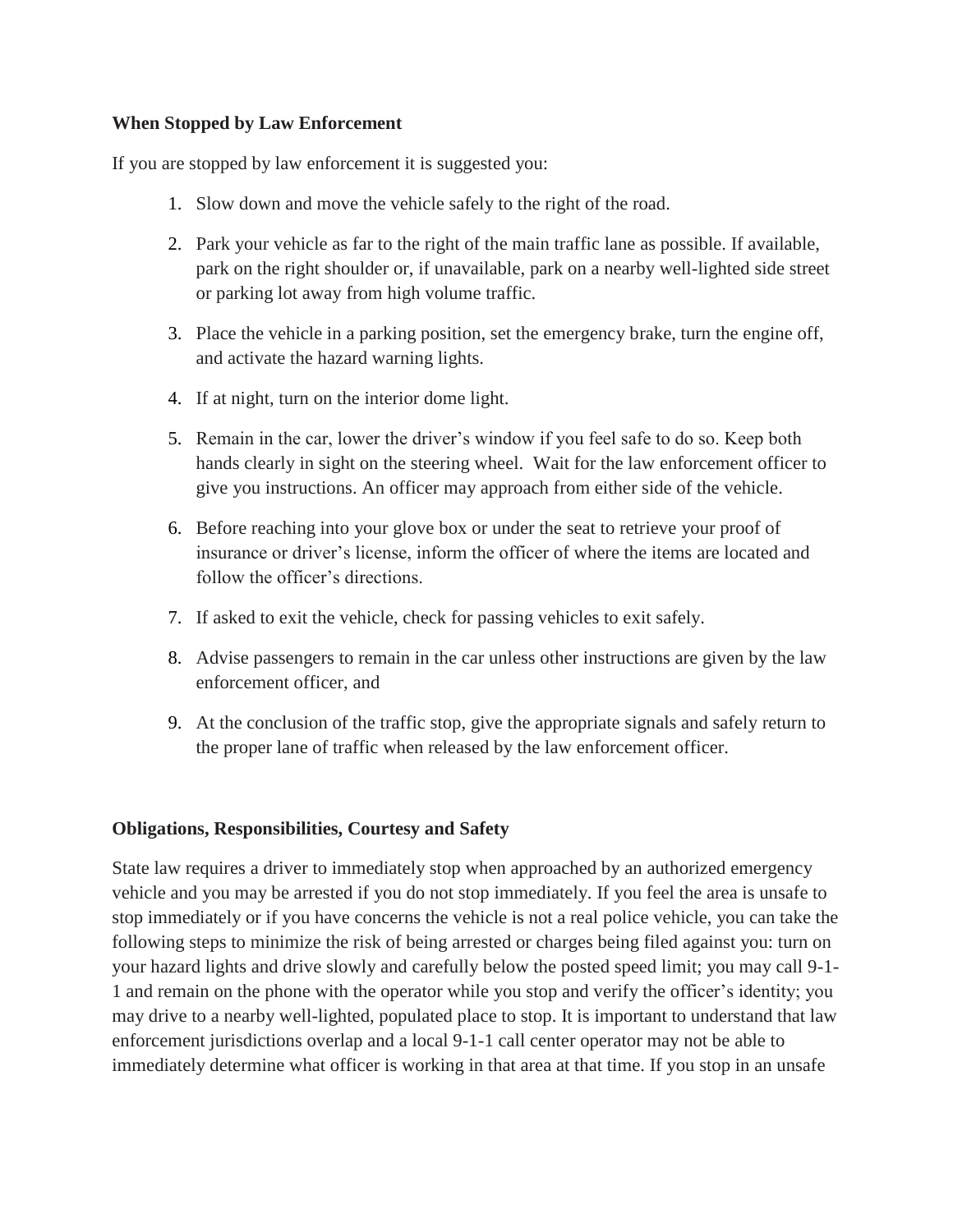location, such as on a bridge or a high traffic roadway, an officer may direct you over the public address speaker to move to a safer location. Follow the officer's directions.

Law enforcement officers, drivers, and passengers should respond with courtesy during traffic stops and other officer/citizen interactions. Drivers and passengers should not exit the vehicle unless asked to do so. Exiting your vehicle may be perceived as aggressive behavior and a threat to the officer's safety. Drivers and passengers inside a vehicle should not attempt to reach, dig, or search for their license or insurance documents before or while an officer is approaching. Drivers who transport handguns in their vehicles are encouraged to keep them in a separate location from license and insurance documentation.

During a traffic stop, the driver and any passengers are subjected to an investigative detention, which may only last for a reasonable amount of time. Passengers can ask the officer if they are free to leave and do so if the officer agrees. Law enforcement may ask questions during this time. You cannot be punished for refusing to answer questions; however, drivers are required by law to display a driver license when requested by an officer. If you are lawfully detained or arrested, you are also required to give your name, residence address, and date of birth. A driver or a passenger who gives law enforcement a false or fraudulent identity or false answers may be arrested. It may be to your benefit to speak to law enforcement, such as to convey the reason you may have an emergency or for the driver to provide the officer your name address and date of birth if you do not have your driver license with you. Law enforcement may also ask for consent to search your vehicle or person. You may grant or deny the request to search; however, if an officer has probable cause to believe that your vehicle contains evidence of a crime, it can be searched without your consent. If an officer reasonably believes that you have a weapon, the officer can conduct a pat down search of your person and the immediate area around you, including areas of your vehicle. It is unlawful to physically resist a search, but you have the right to notify the officer that you do not consent to any search.

### **Complaints or Concerns**

If you believe an officer has acted inappropriately during a traffic stop or other encounter, you should report that conduct to the officer's superiors and follow agency guidelines for submitting complaints against officers as soon as possible. Officers will normally provide their names and badge numbers on request, when practical. Due to the overlapping of jurisdictions, drivers should make sure they identify the correct agency as well as any identifying aspects of the officer and law enforcement vehicle. Drivers should refrain from arguing the validity of a charge during the traffic stop or detention. Signing a citation is not admitting guilt. It simply confirms your promise to pay the fine or contact the court. If you do not agree with the charge brought against you and wish to contest it, you should argue your case before a judge or request a jury trial and acquire the services of an attorney to represent you.